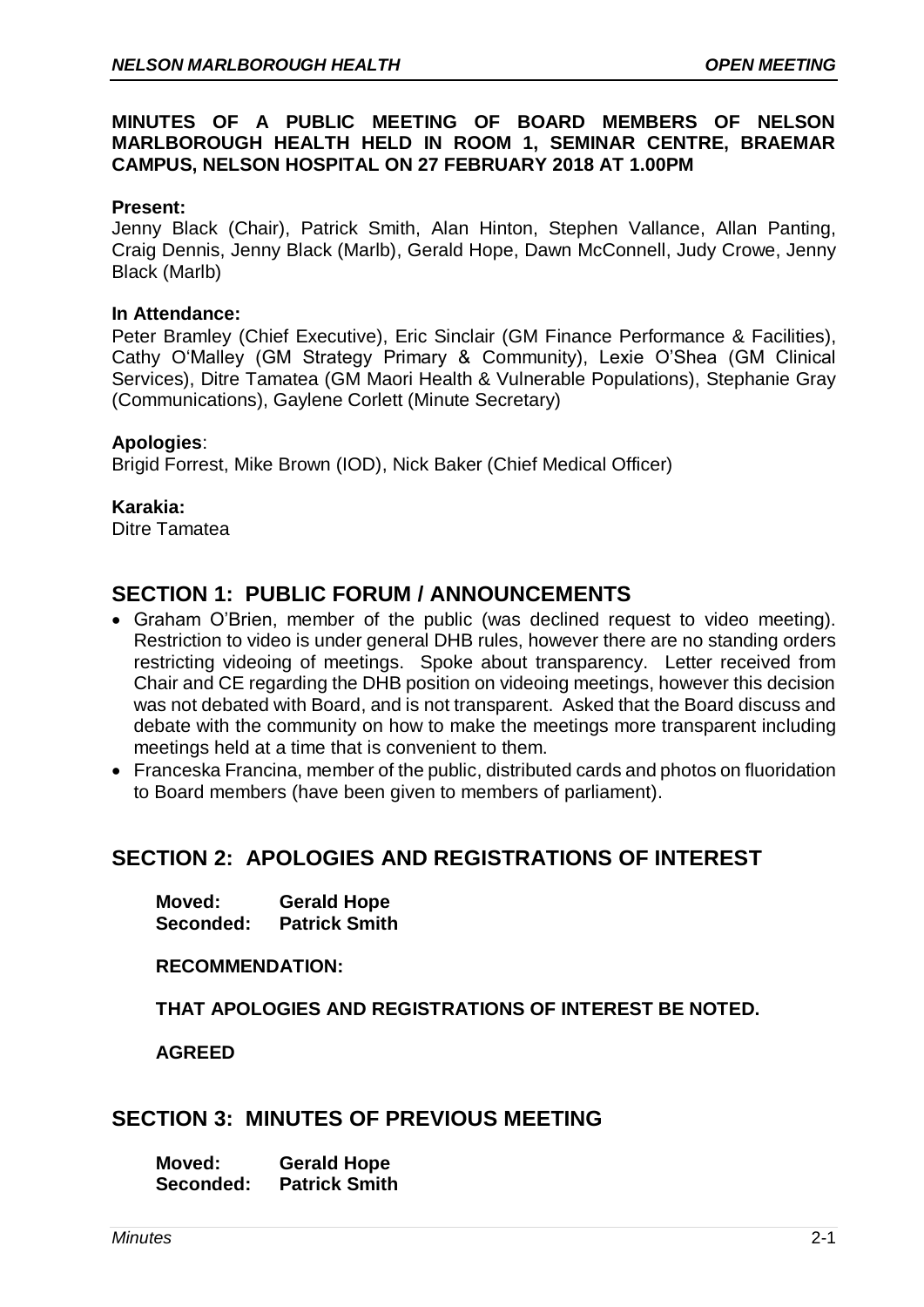### **THAT THE MINUTES OF THE MEETING HELD ON 23 JANUARY 2018 BE ADOPTED AS A TRUE AND CORRECT RECORD.**

### **AGREED**

#### **3.2 Action Points**

Item 1 – End of Year Report (Consumer Council): Completed

Item 2 – Digital Health Strategy: Noted

Item 3 – Access Information Marlborough Urgent Care Centre: Due in March

### **3.3 Correspondence**

**Noted** 

# **SECTION 4: CHAIR'S REPORT**

The Board approved the Chair to vote on their behalf at the NZ Health Partnerships Ltd AGM meeting to be held on 8 March.

**Moved: Craig Dennis Seconded: Judy Crowe**

**RECOMMENDATIONS:**

- **1 THAT THE BOARD APPROVE THE CHAIR TO VOTE ON BEHALF OF THE BOARD AT THE NZ HEALTH PARTNERSHIPS LTD ANNUAL GENERAL MEETING TO BE HELD ON 8 MARCH 2018**
- **2 THAT THE CHAIR'S REPORT BE RECEIVED.**

## **AGREED**

# **SECTION 5: CHIEF EXECUTIVE'S REPORT**

Presentation on key points from CE noted.

Discussion held on the Urgent Care Centre in Marlborough. **It was agreed** to present the fee summary for the Urgent Care Centre to the Board. Noted if people in Marlborough do not have a GP, they need to contact the PHO as there are practices taking new patients.

GM Maori Health & Vulnerable Populations to present on Hauora Direct initiative at a future Board meeting.

Oral health figures for adults presenting to ED was discussed noting ED and the oral health team provide a very basic treatment and link clients back to GPs and other health professionals. It was noted that any decision to provide adult dental treatment is challenging as there is no national funding for those over the age of 18. To do justice, there needs to be a national policy.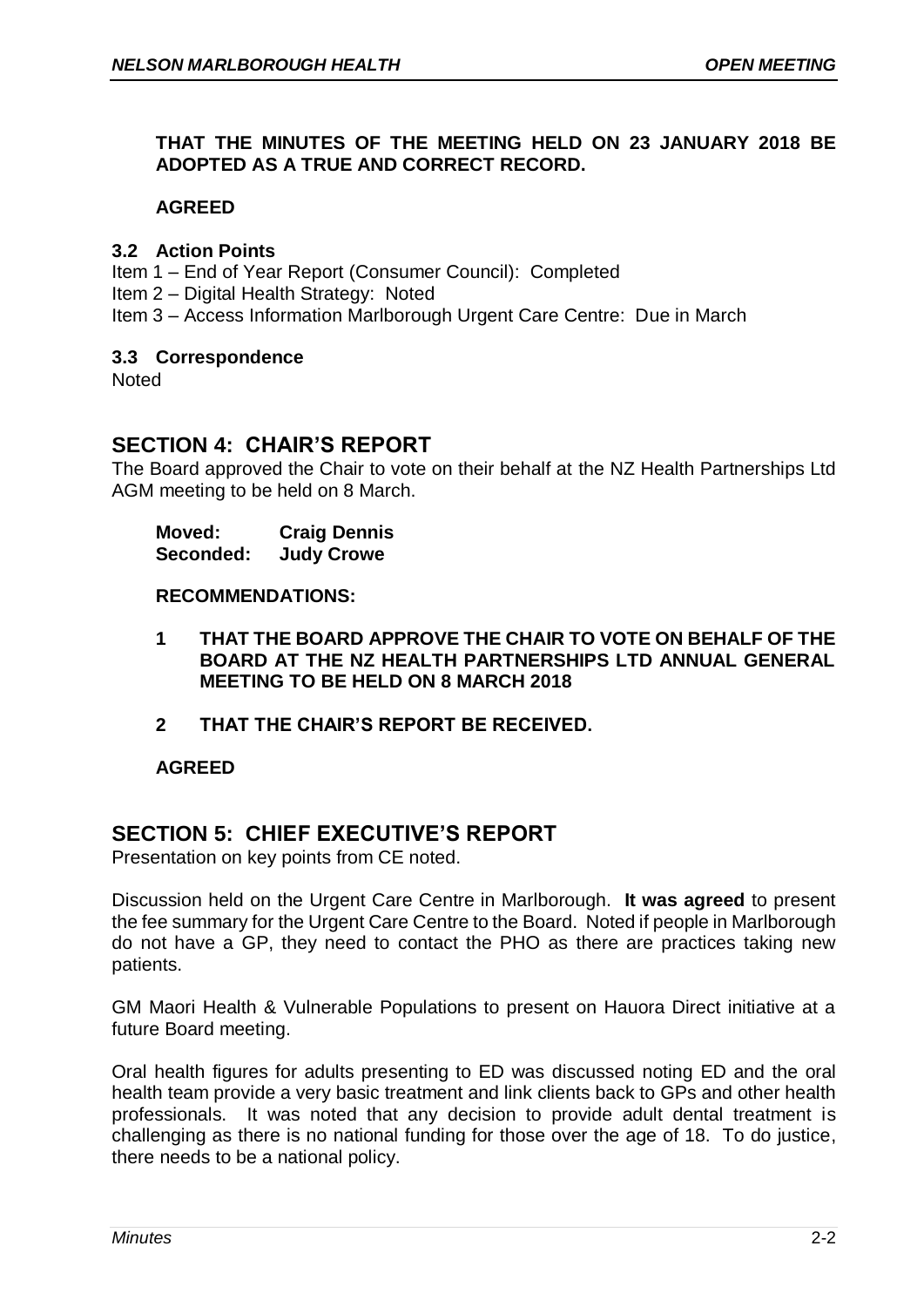**Moved: Dawn McConnell Seconded: Jenny Black (Marlb)**

### **RECOMMENDATION:**

**THAT THE BOARD RECEIVES THE CHIEF EXECUTIVE'S REPORT.**

**AGREED**

# **SECTION 6: FINANCIAL REPORT**

A \$1.18m surplus (against the planned \$1.13m surplus) for the month has brought the seven month result back to a surplus of \$800k (against the planned surplus of \$2.1m). The forecast for the full year, as advised to the MOH during February, has been lowered to a surplus of \$2.5m.

Financial schedules for all DHBs for the period ended December 2017 were noted.

**Moved: Alan Hinton Seconded: Judy Crowe**

**RECOMMENDATIONS:**

**THAT THE BOARD RECEIVES THE FINANCIAL REPORT.**

**AGREED**

**SECTION 7: CLINICAL GOVERNANCE REPORT** Noted.

**SECTION 8: FOR INFORMATION** Noted.

**SECTION 9: GENERAL BUSINESS** Nil.

## *Public Excluded*

**Moved: Dawn McConnell Seconded Patrick Smith**

#### **RECOMMENDATION:**

*THAT the Board resolve itself into a Committee of the whole and that in terms of the NZ Public Health & Disability Act 2000, the public be excluded while the following items are considered:*